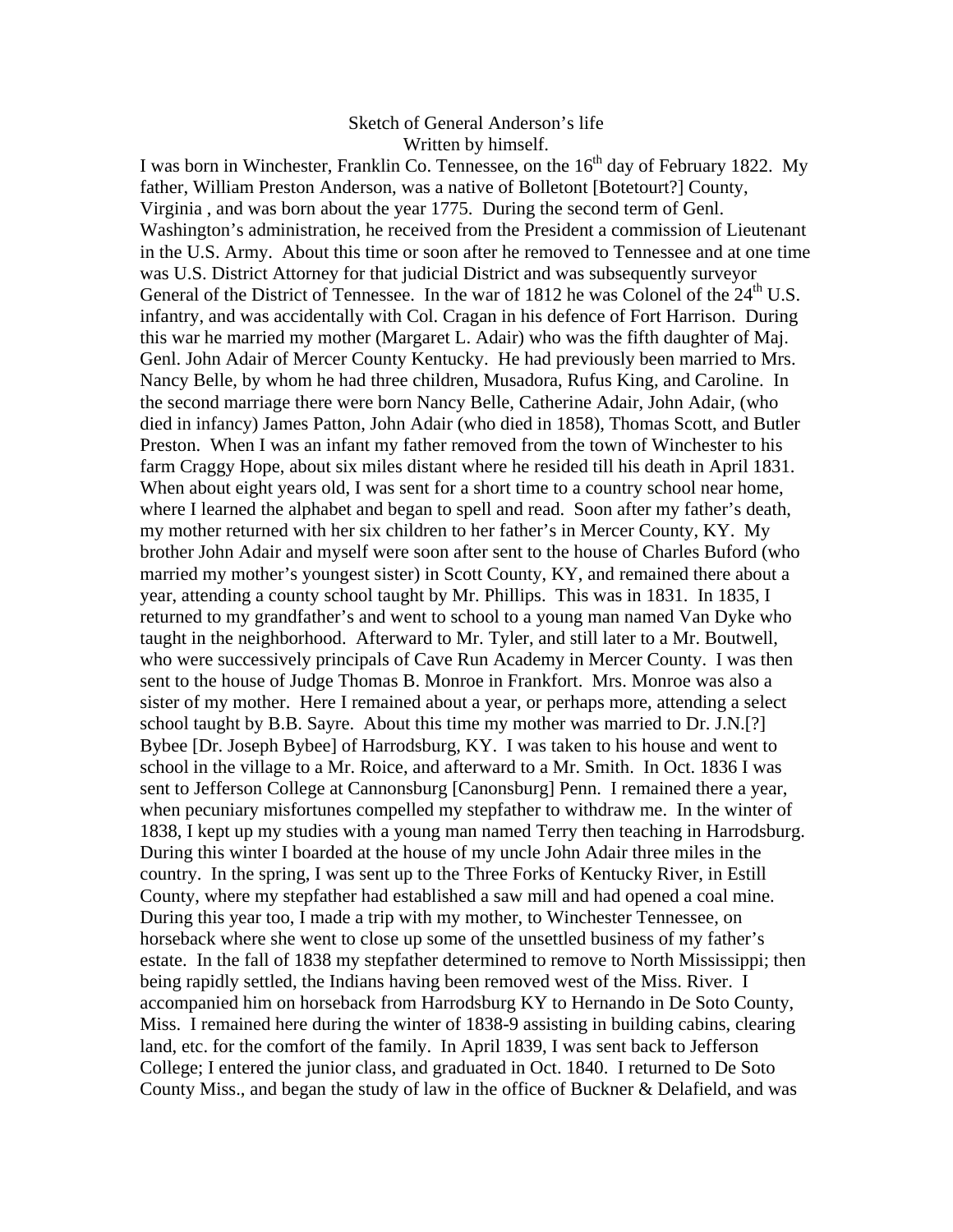admitted to the bar by Judge Howry in 1843. In the summers of 1844 and 1845, I spent three months of each year at the law school of Judge Thomas B. Monroe at Montroe [Montrose] over Frankfort KY. I have always regarded these years as more profitably spent than any others of my life. Having no money with which to support myself and the bar being crowded with the best talent of Tennessee, Alabama, and other states which had been attracted to this new country by its great prosperity and promise, I accepted the position of Deputy Sheriff of Desoto County, under my brother-in-law Col. James H. Murray, who had been elected to that office in the fall of 1843. I held this position, from which a comfortable support was derrived [*sic*], till 1846, when the prospect seemed favorable to commence the practice of law. In 1847 I formed a partnership with R.B. Mayes, a young lawyer of the state about my own age. (During the time that I discharged the functions of Deputy Seriff [*sic*], I also practiced law in partnership with my former preceptor, E.F. Buckner - whenever I could do so consistently with the duties of the office.) In Oct. 1847, I received an earnest appeal from Gov. A.G. Brown of Miss. to organize a company in response to a call from the President of the U. States for service in Mexico. (I had previously made several efforts to enter the military service during the war with Mexico, but all the organizations from Desoto County had failed to be received by the Governor – their distance from the capitol making them too late in reporting.) In a few days I organized a company of volunteers from the regiment of militia in the county which I was then colonel. I was elected captain of the company without opposition. H. Car Forrest was elected  $1<sup>st</sup>$  Lieutenant. My brother John Adair was elected  $2<sup>nd</sup>$  Lieutenant and my brother Thomas Scott, orderly sergeant. The company repaired hurriedly to Vicksburg, the place of rendezvous. Two other companies had already reached the encampment. After waiting a fortnight or more for the other two companies of the Battalion called for by the President to report, the fine companies were sent to New Orleans for equipment and organization. Having rec'd arms, clothing, etc. they embarked about  $2<sup>nd</sup>$ , Jan. 1848, for Tampico, Mexico. On  $22<sup>nd</sup>$  Feb. 1848, I was elected, at Tampico, Lieutenant Colonel to command the Battalion. I remained at Tampico till the close of the war, when I was mustered out of the service, along with the battalion at Vicksburg, Miss. and reached my home at Hernando on the  $4<sup>th</sup>$  of July 1848. I resumed the practice of law in partnership with R.B. Mayes. Our prospects were flattering as the business of the firm was gradually increasing. In the fall of 1849 I was elected one of the members to the Legislature from De Soto County, after a very heated and closely contested canvass. In January 1850 I took my seat in the Legislature. Genl. Jno. A. Quitman was at the same time inaugrated [*sic*]Govenor [*sic*] of the State. The celebrated compromise measures were then pending in the Congress of the United States, and the country much excited on the topics then being discussed. Jefferson Davis and H.S. Foote were then the U.S. Senators from Miss. I took the same view of the question with Davis and Quitman – voted for a resolution in the H. of Reps of Miss, requesting Senator Foote to resign his seat, as much as he did not reflect the will of the state in voting for the Compromise Bill. I sustained cordially and sincerely all the prominent measures of Gov. Quitman's administration, and believed great injustice and wrong was done the South in the passage of the Compromise Bill by the Congress of the U. States. In 1851, I was renominated by the Democratic Party of De Soto County, for a seat in the Legislature. My health (from my service in Mexico) at this time was very bad, which precluded me from making a thorough canvassing of the County. The contest was an exceedingly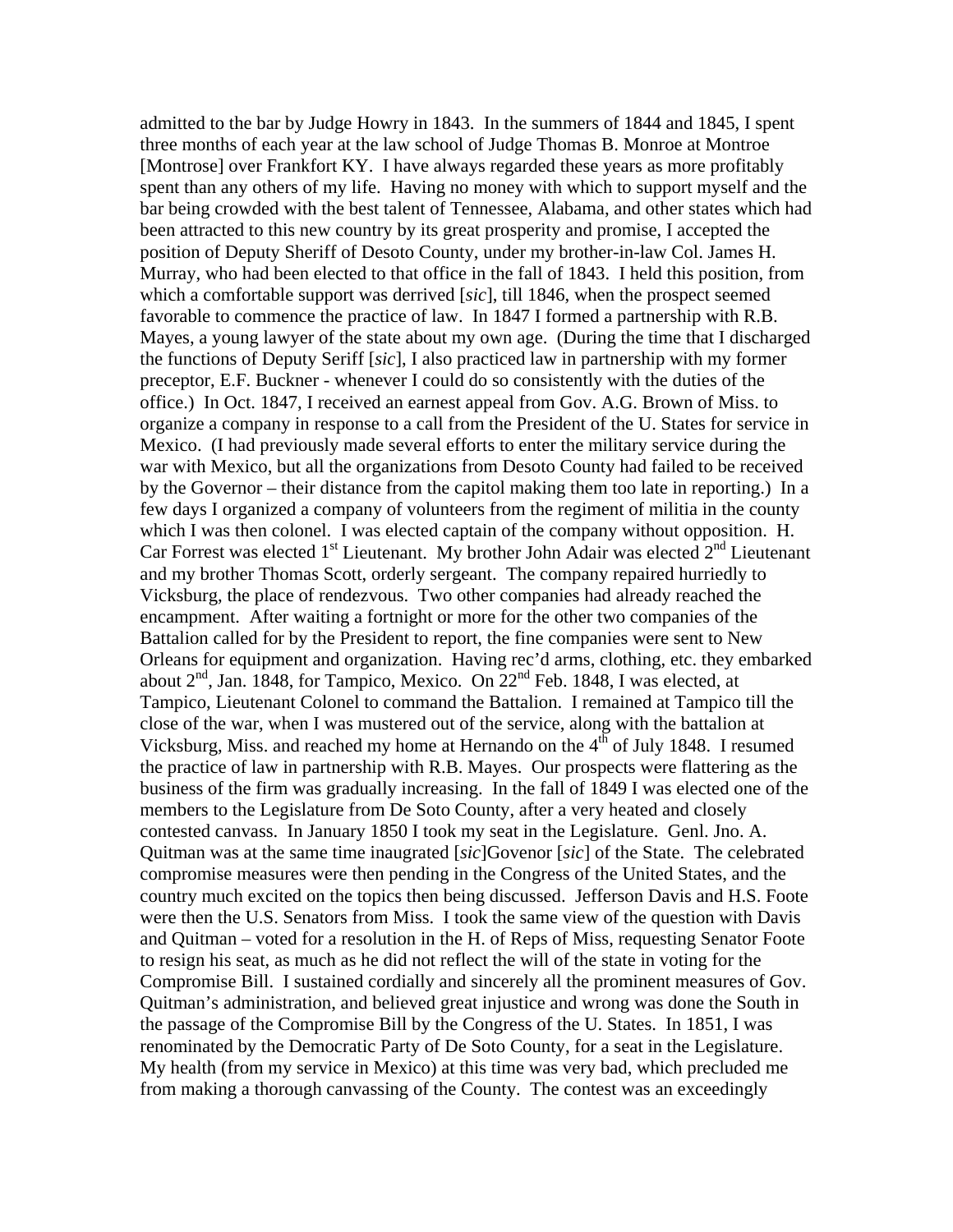warm one and in many portions of the state was even bitter. It has passed into history. Mr. Davis was defeated for Governor, by Genl. Foote. The whole Democratic Party was left in a minority: with the rest I was defeated by over a hundred majority, in an aggregate vote of about eighteen hundred. Resumed practice of law. Succeeded as well as could be hoped. With health still so bad from continued fever  $\&$  ague. In 1853 Jefferson Davis was tendered the position of Secretary of War in Mr. Pierce's cabinet. In answer to a letter of mine in Feb. of this year he advised me to proceed to Washington City, where he would use his influence to procure me a commission in the new rifle regiment then about to be raised by Congress for frontier defense. My health by this time was so completely gone from the effects of sedentary habits and the agues engendered in a [micromatic?] climate, that friends and physicians advised me to remove from Miss to a colder & dryer climate. I accepted Mr. Davis's proposition and repaired to Washington City, where I acquired on the night of the  $4<sup>th</sup>$  March 1853, in time to learn that the bill to raise a rifle regiment had failed for want of time, to receive Prest. Fillmore's signature. I remained however, a fortnight without making any effort or application to receive any other position. The Bill to organize the Territory of Washington had become a law on the 3rd March. My uncle John Adair who had removed to Astoria, Oregon, in 1848 was now in Washington City and extremely anxious for me to remove to that distant region, where my brothers John and Butler had gone in 1850. Through his instrumentality and the kindness of Mr. Davis (now Sec. of War) I was appointed U.S. Marshal for the Territory of Washington. I accepted it and set about making preparations for the journey. Two difficulties were in the way.  $1<sup>st</sup>$  the want of money and  $2<sup>nd</sup>$  I was engaged to be married to my cousin Henrietta Buford Adair and I doubted the policy of taking her into such a wild and new country with no other help or dependence for a support than my own exertions. I returned to Memphis where she was, consulted her, and we agreed to try our fortunes on this unknown sea. Her father gave her eight hundred dollars, and by borrowing six hundred dollars from Stephen D. Johnston of De Soto County, I raised about the same amount. (On account of his health he had been forced to give up business, almost entirely & was too weak to attempt to collect what was owing to him.) We were married in Memphis on the  $30<sup>th</sup>$  of April 1853 and in an hour afterwards were on our way to the Pacific Coast aboard a Mississippi steamer bound for New Orleans. We embarked at New Orleans on the  $7<sup>th</sup>$  of May onboard a steamer bound for Grey Town [Greytown] in Nicaragua. The first day at sea my wife was taken very ill of fever. For several days her life seemed to be suspended by a thread. These were the most anxious days of my life. Happily she was better by the time we reached Greytown. Taking a small river steamer there, we commenced the ascent of the San Juan River. After several days of toil we reached Virgin Bay, only to learn that the steamer from San Francisco, on which we had expected to reach that city on her return trip, had sprung a leak and was compelled to go on down the coast to Panama for repairs, and that she would probably not return for a month. This was a great disappointment to the eight hundred passengers at Virgin Bay, who were eager to reach the gold fields of California, but to me it was a matter of rejoicing, since a few weeks rest in Nicaragua would probably restore my wife to health before undertaking another long sea voyage. We remained at Virgin Bay nearly a month. My wife entirely recovered, and we embarked at San Juan del Sud [San Juan del Sur] the first week in June. Reached San Francisco in fourteen days, where we had to stay near a fortnight in waiting for the steamer which was to take us to the Columbia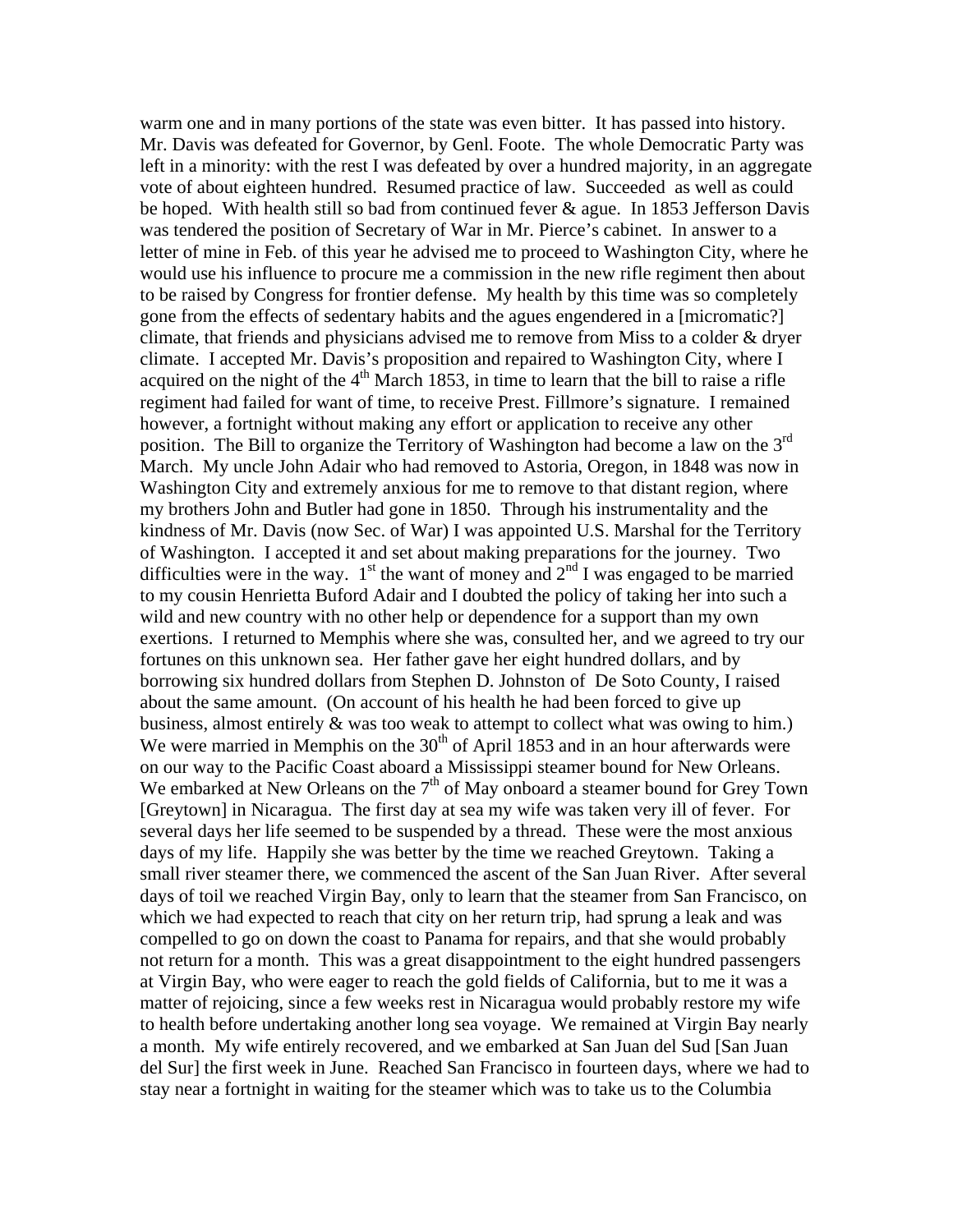River. At the expiration of this time we set sail in the steamer "Columbia" bound for Astoria, Oregon. Among the passengers were my uncle John Adair and his oldest daughter, Capt. George B. McClellain, U.S.A. Major Larnard U.S.A., and several other officers of the army besides two companies of infantry. After passing the bar at the mouth of the Columbia, a reckoning was taken between myself and wife, of the state of the financies [*sic*]. It was ascertained that the sum total on hand was exactly one dollar! (It was paper and of no value on that coast at that time.) It would not pay for landing our trunks at Astoria, which place was then in sight and was our present destination. I threw the dollar into the raging Columbia and began to whistle to keep my courage up! My health had not improved. An officer came on deck whom I had not seen at table or elsewhere during the voyage. He enquired if Col. Anderson was in the crowd. I replied and introduced myself to him. He made himself known as Lieutenant Rufus Saxon U.S.A. and said he had left New York on the steamer that came out a fortnight after I had left New Orleans, and that he had an official communication for me from the Secretary of the Interior, at the same time handing me a paper in a large official envelope. Taking it in my hand, I began depositing it in my coat pocket without breaking the seal, when he requested that I would open it and see whether he had brought it and contents safely to hand. On opening it, I found it contained instructions for me as U.S. Marshal to proceed at once to take a census of the inhabitants of the new Territory of Washington, and also a treasury draft for a thousand dollars to defray my expenses in the work!!! This was a piece of good fortune, in the nick of time, for in two minutes more the steamer dropped her anchor off the city of Astoria, and soon we disembarked. My wife remained at the house of our uncle near Astoria and I started in a few days to Puget Sound, to commence official labors assigned me. I reached Olympia on the  $4<sup>th</sup>$  of July and on the  $5<sup>th</sup>$  started through the territory to take the census. The only mode of travel then known in the country was by canoe with Indians as watermen, or on foot. For two months I was constantly engaged in this way, frequently walking as much as 25 miles per day and carrying my blankets, provisions, and papers on my back. My health already robust, and the work was a pleasure. On completing the census my wife accompanied me by steamer up the Columbia to [the] mouth of Cowlitz River, in canoe, etc. Up Cowlitz River to landing across a portage of sixty miles on ponies to Olympia, where the capital of the territory was likely to be established, and where I had determined to settle. At first we rented a little house, and then bought one in which we lived very happily and pleasantly during our stay in the territory. In addition to the discharge of my duties as U.S. Marshal, I practiced law in the territorial courts, whenever the two duties did not conflict. In 1855 I was nominated by the Democratic Party of the territory for the position of Delegate in the U.S. Congress. My competition was Judge Strong, formerly U.S. District Judge in Oregon. We began a thorough canvass of the whole territory as soon as appointments for public speaking could be distributed among the people. I was successful in the election which came off in June. Soon thereafter the report of gold discoveries near Fort Calville on the upper Columbia reached the settlements on Puget Sound and several persons began preparations for a trip into that region. Not desiring to start for Washington City before Oct. in order to be at Washington on the  $1<sup>st</sup>$  Monday of December, the meeting of the  $34<sup>th</sup>$  Congress to which I had been elected. I determined to go to Fort Calville to inform myself about the gold deposits of that & other unexplored regions of the territory, the better to be able to lay its wants and resources before Congress and the people of the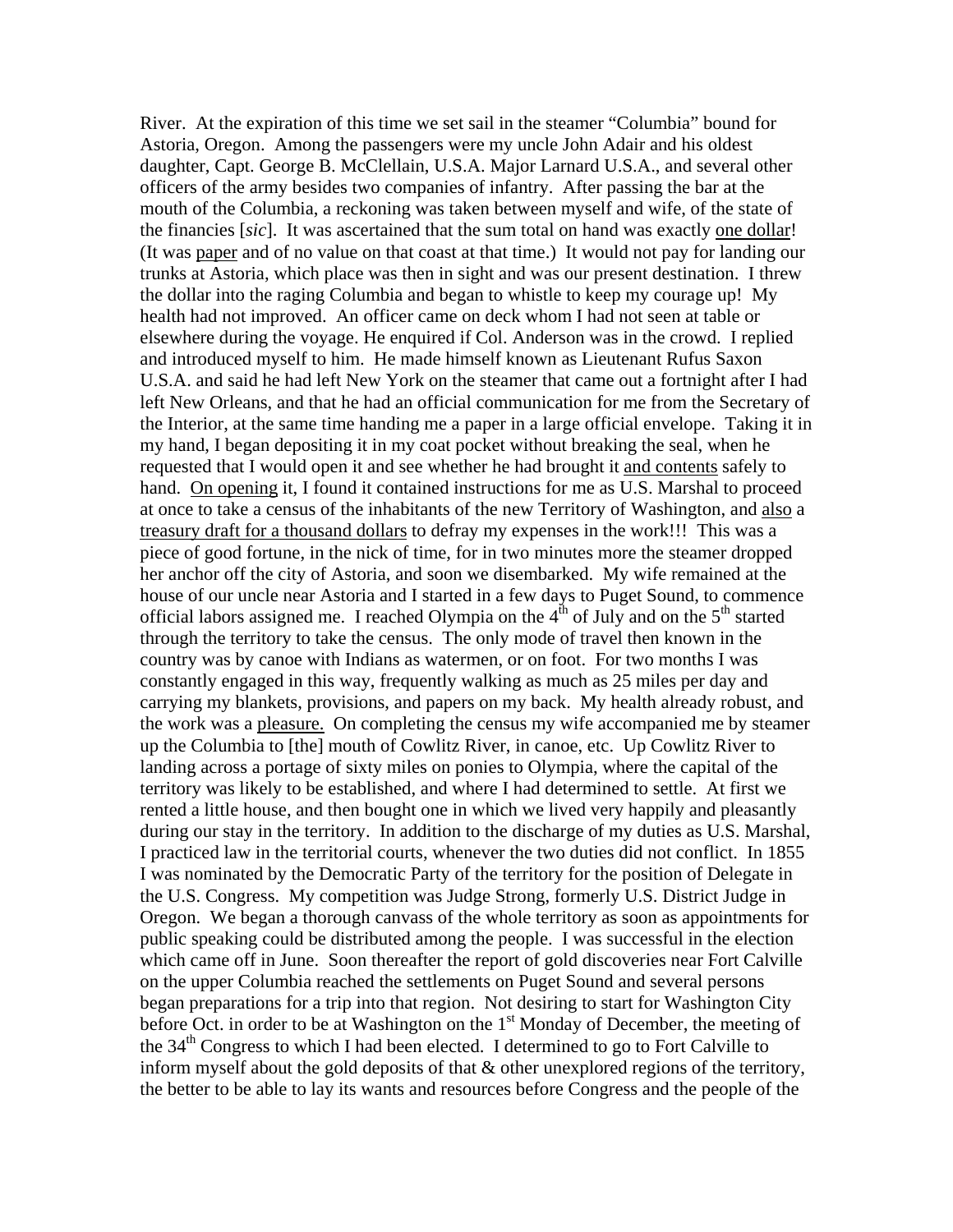states. I started with seven other citizens in Olympia the latter part of June, on horseback, with pack animals to carry our provisions. Our route lay over the Cascade Mountains through what was then called the Na-chess pass, across the Yakama [Yakima] River and valley, striking the Columbia River at the Priests Rapids, where we crossed it taking the Grande Couleé [*sic*] to the mouth of the Spokan [Spokane] River thence up the left bank of the Columbia by Fort Calville to the mouth of Clark's Fork, where gold was reported to have been found, which we proved by experiment to be true. The trip from Olympia to the mouth of Clark's Fork as thus described occupied us about 24 days. Other parties followed us soon after. The Indians on the route became alarmed, lest their country would be overrun with whites in search of gold and commenced hostilities, by killing a man named Mattise who was on his way to the mines from Olympia. A general Indian war was threatened. I had not been at the mines a week till Angus McDonald of Fort Calville sent an express to inform me of the condition of affairs between me and home. We were unarmed, except with two guns and one or two pistols in the party. Our provisions were being exhausted, and the appointed time for my return had arrived. So the miners concluded to return with me to avoid the most hostile tribe led by the Chief Owhi. We made a detour to the East in returning, crossed the Spokan [Spokane] about forty miles above its mouth, passed by the old Whitman Mission – crossed Snake River about ten or twenty miles above its mouth, took down the Pelouse to Walla Walla thence across the Umatilla near the Mission & "Billy McKey's" crossing the Deo Shuttes at its mouth, then down to the Dalles, the Cascades, Fort Van Couver [Vancouver], and up the Cowlitz back to Olympia – which we reached in safety about  $1<sup>st</sup>$  October. During that month my wife and self took steamer to San Francisco, thence to Panama, Aspinwall, and on to New York. We reached Washington City a few days before the meeting of Congress. This  $(24<sup>th</sup>)$  Congress will be long remembered as the one which gave rise to such a protracted and heated contest for speaker – to which position Mr. N.P. Banks of Mass. was finally elected. This was the first triumph of importance for that fanatical party (now called the Republican) which led to the disruption of the Union four years later. Before this struggle for speaker had been decided, and during the Christmas holidays my wife and I repaired to Casa Bianca Florida by invitation of our Aunt Mrs. E.A. Beatty. While there I entered into an agreement with her for the conduct of her plantation under my supervision, etc. My wife remained at Casa Bianca and I returned to my duties at Washington City: only coming out to Florida during the vacation. My term of service in Congress expired the  $4<sup>th</sup>$  March 1857, the same day Mr. Buchanan was inaugurated President for four years. He appointed me Governor and Supt. of Indian Affairs of Washington Territory. (The same position had been tendered him by President Pierce, but declined) but I did not accept, wishing to take my wife's advice on the subject. On consultation with her I determined not to return to Washington Territory, believing firmly that the days of the Union were already numbered, and not wishing to be absent from the land of my birth when her hour of trial came, I resigned the position tendered me by Mr. Buchanan and devoted myself exclusively to planting at Casa Bianca. In 1860 when it became certain the Mr. Lincoln was elected President of the United States, the people of Florida feeling alarmed for the safety, of their rights, and institutions, began to hold primary meetings to a general convention of the state. In December 1860 I was elected a Delegate from Jefferson County to a General Convention of the state which assembled at Tallahassee the  $1<sup>st</sup>$  of January 1861 and passed the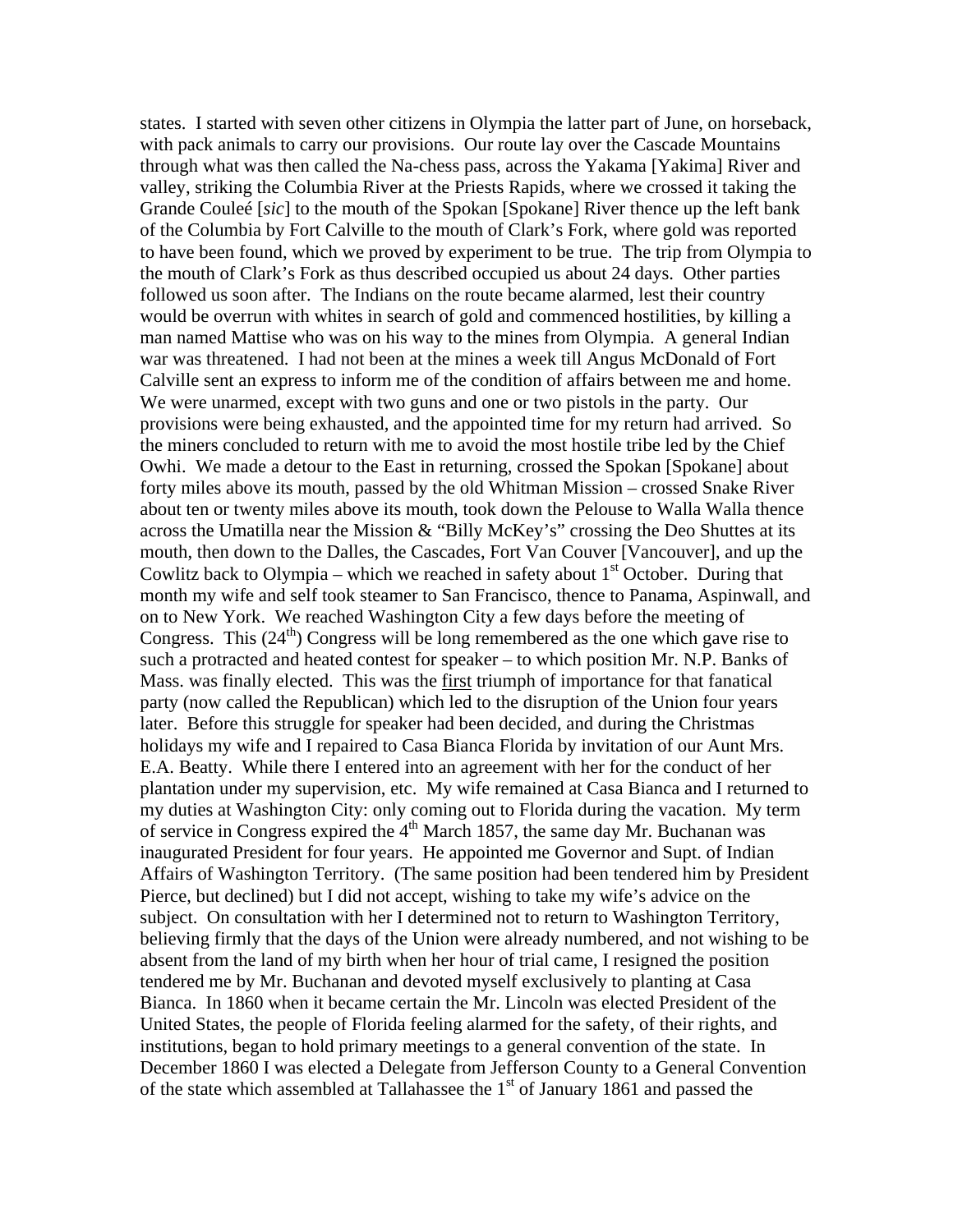Ordinance of Secession on the  $10<sup>th</sup>$  day of the same month – which received my hearty approval. While the Convention was yet in session, the Governor deemed it prudent to seize such Forts ordinance and ordinance staves as he could belonging to the United States, within the limits of the State. For this purpose a force was sent to Pensacola to seize the Navy Yard, Forts Barrancas, McRee, and Pickens. A volunteer company of young men of Jefferson County of which I was captain, came through the Tallahassee en route for Pensacola to assist in taking Fort Pickens to which all the U.S. troops then at Pensacola had now retired. At the request of the company, signified to me in Tallahassee while they were awaiting transportation to St. Marks, to St. Marks, I agreed to command them in this expedition. Another company under Captain Amaker from Tallahassee was also going on the same errand. We failed at St. Marks to get steamboat transportation, returned to Tallahassee and started over land by Quincy, Chattahoochie [Chattahoochee], etc. Capt. Amiker's [Amaker] commission as captain was older than mine (by one day) but at his urgent request and that of Governor Perry I consented to assume the command of the two companies. Having marched to Chattahoocie [Chattahoochee] arsenal we were stopped by a dispatch from Gov. Perry directing us to remain there till further orders. In about a week it was decided by the officer in command of the Florida troops at Pensacola not to attack Fort Pickens, and he accordingly dispatched Governor Perry to disband my detachment. In the meantime the Convention of Florida had determined to send Delegates to a convention of such Southern states as had seceded from the Union, which was to meet in February at Montgomery, Alabama. These delegates from Florida were to be appointed by the Governor by and with the advice and consent of the convention Governor Perry despatched [dispatched] me at Chattahoochie [Chattahoochee] arsenal that he had appointed me one of the three Delegates to this General Convention and directed me to return to Tallahassee with my two companies, where they would be disbanded – which was done. In February I repaired to Montgomery and took part in the proceedings of the Convention which formed a Provisional Government for the seceded states. All the principle measures of that body, passed or proposed during its first session, and while I was a member met my support. I was on the committee of military affairs, and favored the raising of troops, etc. I also proposed to have the cooks, nurses, teamsters, and pioneers of our army to consent of slaves. After having adapted a Provisional Constitution and inaugurated a provisional President, the Convention or Congress adjourned about the first of March. (We reached home on the morning of the  $26<sup>th</sup>$ ,  $\overline{4}$  A.M. having been detained in Mont. [Montgomery] to finish committee work or something of the kind. While we were at breakfast the message came by one of the Gov. staff, to him, he left on first train that morning for Tallahassee  $$ about 9 A.M. E.A.A.) On the  $26<sup>th</sup>$  March, while at my home near Monticello, the Governor wrote me that he wished to send a Regiment of Infantry to Pensacola for Confederate service. My old company was immediately reorganized and on the  $28<sup>th</sup>$ March started for Chattahoohie [Chattahoochee] arsenal, the place appointed for all the companies to rendezvous and elect field officers. On the  $9<sup>th</sup>$  of April I was elected Colonel of the  $1<sup>st</sup>$  Florida Regiment (infantry) without opposition, and that night started with the regiment to report to General Braxton Bragg at Pensacola. We reached Pensacola on the  $11<sup>th</sup>$  and  $12<sup>th</sup>$  of April, went into camp and commenced drilling and exercising the troops. On the night of the  $7<sup>th</sup>$ ,  $8<sup>th</sup>$  October I commanded one of the detachments which made a decent [descent] upon the camp of Billy Wilson's Zouares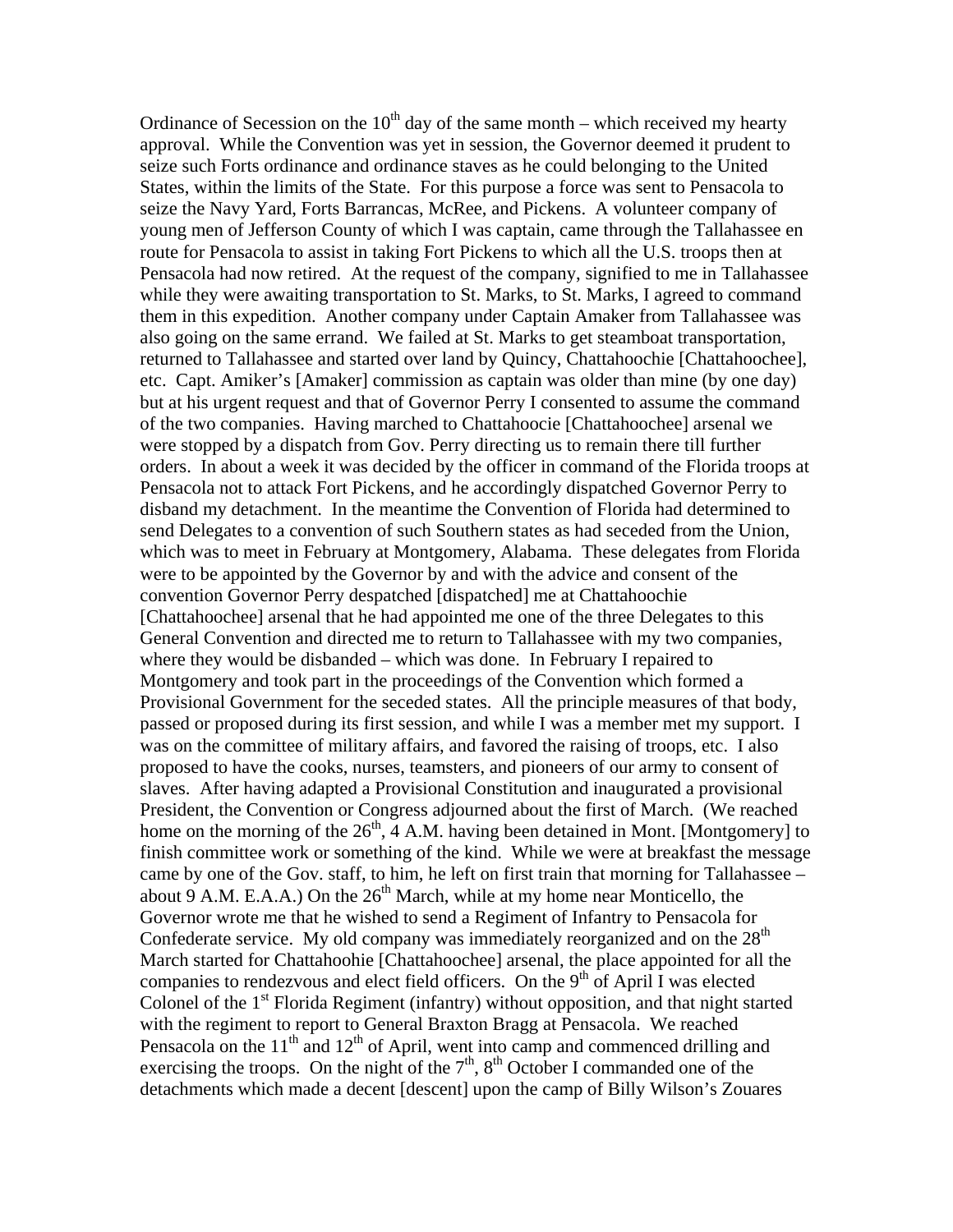under the guns of Fort Pickens on Santa Rosa Island. The expedition consisted of about a thousand men – divided into three detachments, respectively under Col. J.K. Jackson  $5<sup>th</sup>$ Ga. Regt., Col. Jos. R Chalmers  $9<sup>th</sup>$  Miss. Regt. and myself. Chalmers had the right – Jackson the center, and I the left, the whole under command of Brig. Genl. R.H. Anderson of S. Carolina. My command consisted of 100 men from the  $1<sup>st</sup>$  Flor. [Florida], 100 men form the  $1<sup>st</sup>$  La. and about 150 from the  $1<sup>st</sup>$  Ala. [Alabama], and other commands. My loss in this fight was eleven killed, twenty-four wounded, and twelve captured. (I speak from memory.) On the  $10^{th}$  February 1862, I was appointed a Brigadier General in the Provisional army of the Confederate States, and in March was ordered to report to Genl. Bragg then at Jackson in West Tennessee. Soon after reporting, I was assigned to the command of the Brigade of Infantry in the Division of Brig. Genl. Ruggles (of La.) then at Corinth, Miss. This brigade consisted principally of Louisiana troops to which the  $1<sup>st</sup>$  Florida and  $9<sup>th</sup>$  Texas regiments were soon after added. I was immediately ordered to the front of Corinth in the direction of Monterey and Pittsburg Landing. At the Battle of Shiloh my brigade consisted of the  $17<sup>th</sup>$ ,  $19<sup>th</sup>$ , and  $20<sup>th</sup>$ La. Regiments, the 9<sup>th</sup> Texas, 1<sup>st</sup> Florida, and Clack's La. Battalion, with the 5<sup>th</sup> company of Washington Artillery from New Orleans. Soon after the Battle of Shiloh Hindman was assigned to the command of Ruggles Division but only exercised it a few days, when he was ordered to Arkansas, and the command devolved upon me as Senior Brigadier. I commanded the Division in the retreat from Corinth till we reached Clear Creek near Baldwin, where I was taken ill with fever, and Maj. Genl. Sam Jones was assigned to the Division. I rejoined the Division at Tupelo, Miss., where the Army was reorganized, and commanded a Brigade in Sam Jones Division till we reached Chattanooga, Tenn. in August of that year, preparatory to the Kentucky Campaign. In August 1862, while encamped near Chattanooga the Division was reorganized, and was composed of Walker's, Adams's, Anderson's, and Reichard's Brigades. About the middle of August Maj. Genl. Sam Jones was assigned to the command of the Department of East Tennessee, and the command of the Division devolved upon me. On the  $1<sup>st</sup>$  of September I crossed Walden's Ridge with my Division, following Buckner's Division– the two composing Hardee's Corps, Army of Tennessee. Throughout this campaign I continued in command of the Division, having Brigadier General Preston Smith's Brigade of Cheatham's Division added to it in the afternoon of the day of the battle of Perryville. We returned from Kentucky through Cumberland Gap, Knoxville, Chattanooga, and Bridgeport to Allisonia in Franklin County Tennessee, where my Division was halted for a fortnight. During this time I visited for the first time in many years the grave of my father at Craggy Hope (The Old Farm.) From Allisonia, the army proceeded to Shelbyville, where we halted ten days and thence to Eagleville, where, in December, my Division was broken up, and I was assigned to the command a Brigade in Withers Division of Polk's Corps. This Brigade was the one formerly commanded by Brig. Genl. Frank Gardiner. I was only in command of it a few days when Rozecrans [Rosecrans] advanced upon Murfreesboro where Genl. Bragg determined to give him battle; and for this purpose took his line of battle on the  $27<sup>th</sup>$  December, about a mile and a half from Murfresboro [Murfreesboro] on the Nashville and Wilkerson Pikes. The morning of the day on which the line was taken up, I was transferred to the command temporarily of Walthall's Brigade of Mississippians. This was in consequence of Walthall's sickness, and because the Brigade was composed entirely of troops (Mississippians) who had been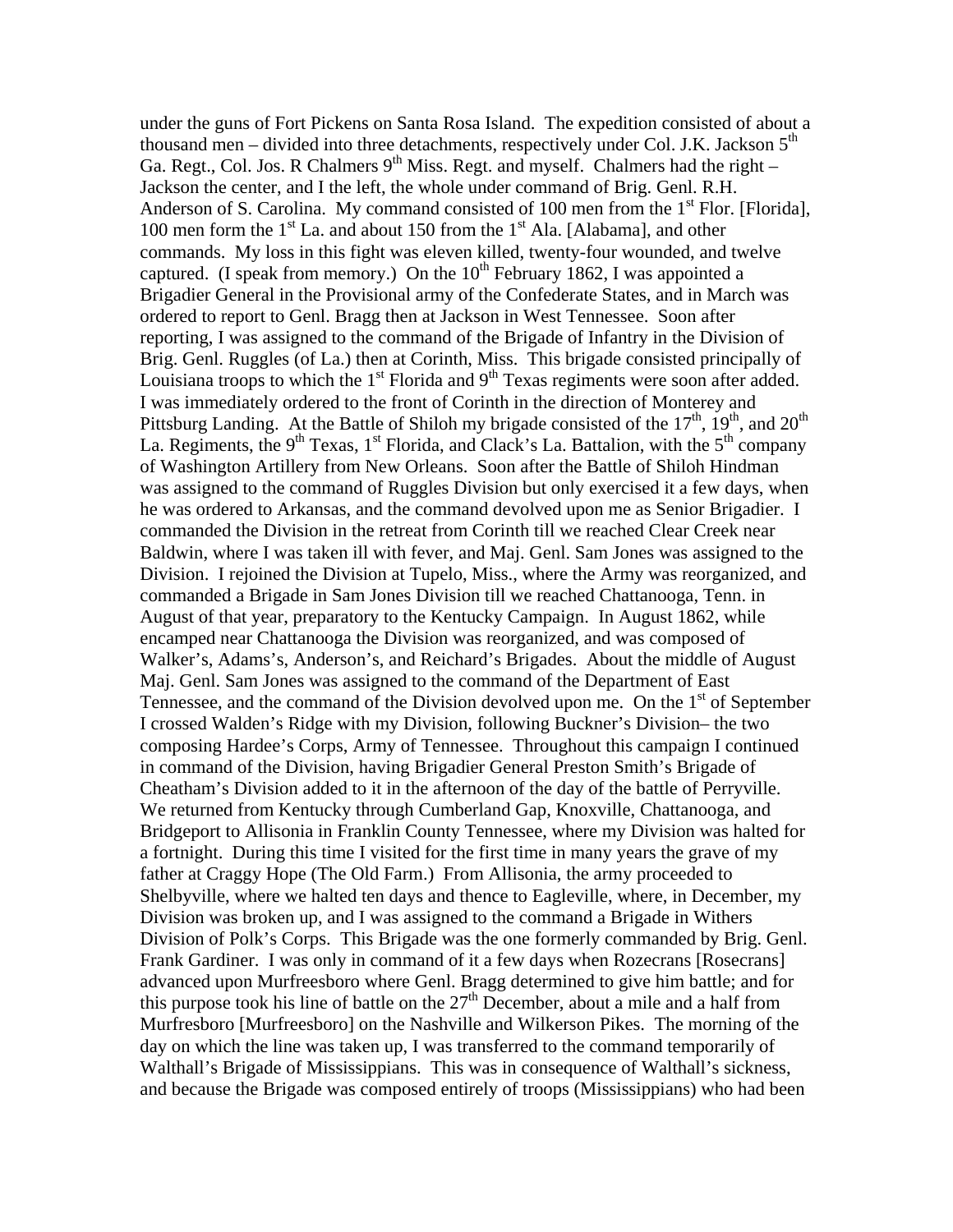under my command, either as Brigade or Division Commander since 1862. This Brigade won many laurels in the battle of the  $31<sup>st</sup>$  of December, and on the  $2<sup>nd</sup>$  January 1863, was sent to reinforce Breckenridge on the right who had been roughly handled that afternoon by superior numbers. We reached the scene of conflict about sundown and after the heaviest fighting was over – in time however to have several officers and men of our skirmish line severely wounded; and by interposing a fresh line between, the victorious enemy and Breckenridge's shattered columns, gave time for the latter to rally and resume a line they had held in the morning. (This affair gave rise to much bitter feeling between Genl. Bragg and Maj. Genl. Breckenridge. Bragg in his official report having animadversed [animadverted] very sincerely upon Breckenridge's conduct and having attributed more (I think) to my Brigade than it was entitled to (see Genl. Robertson chief of Artillery's official report E.A.A.) On the other hand, Breckenridge hardly did us justice, or rather his friends who discussed the matter in the public prints, did not give me due credit for our conduct on operations on that occasion. They rather contended that I reached the ground after the fight was over, and although we came with good intentions, and doubtless would have rendered efficient services, if it had been necessary, yet there was nothing to be done after our arrival, etc. The facts are, however as I have stated them here, and as I stated them in my official report on that occasion, a copy of which I sent to Genl. Breckenridge, whereupon he wrote me a very complimentary note characterizing the report as one "that was truthful and manly." I think Genl. Bragg founded his report upon exaggerated statements of some partial friend of mine, and hence attributed to me more than I deserved. I allude to it here because both Bragg's and Breckenridge's statements may become matter of controversy and dispute hereafter. After the battle of Murfresboro [Murfreesboro], during the illness and absence of Maj. Genl. Withers I was in command of the Division for over a month. In the meantime Brigd. Genl. Chalmers who commanded a Brigade of Mississippians in the Division was transferred to the cavalry service in Mississippi, and upon Withers, resuming command of the Division, I was assigned permanently to the command of Chalmers Brigade, which I exercised without interruption while the army was at Shelbyville Tenn., and during our retreat from that place to Chattanooga in June-July 1863. In July 1863, I was sent with my Brigade to hold the Tennessee River at Bridgeport and vicinity while the balance of the army was at Chattanooga and above there on the River. This duty was performed to the entire satisfaction of Genl. Bragg. In August Withers was transferred to duty in Alabama and Hindman was assigned to the command of the Division. Shortly before evacuating Chattanooga my Brigade was drawn from Bridgeport by orders of Genl. Bragg, and rejoined the Division in the neighborhood of Chattanooga. I commanded the Division in the McLemore's core expedition in Sept. for which Hindman who commanded the whole expedition, has received much censure. He certainly missed capturing eight or ten thousand of the enemy which would have left the balance of Rozecrans [Rosecrans] army at Bragg's mercy – soon after this or rather, while in McLemore's core, Hindman was taken sick and the command of the Division again devolved upon me. On the night of the  $19<sup>th</sup>$  of September, after the Division had crossed the Chicamauga [Chickamauga] Creek, and while it was getting in position for next day's fight, Hindman resumed command and continued in command of the Division till the close of the battle, after dark on the night of the 20<sup>th</sup>. So I commanded my Brigade in the battle of Chicmauga [Chickamauga], in the advance to Missionary Ridge, began on the  $21<sup>st</sup>$ . I was in command of the Division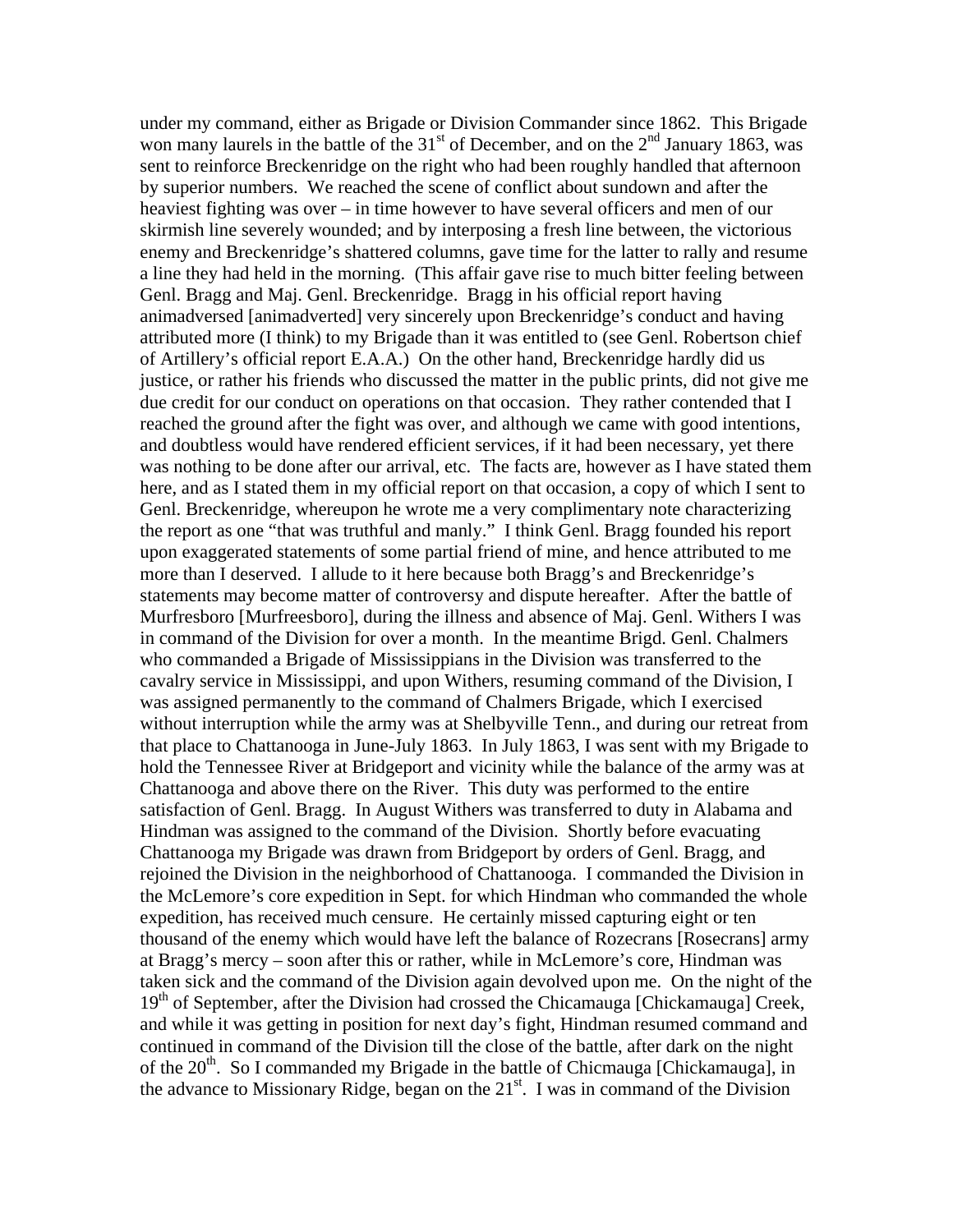soon after reaching Missionary Ridge. Hindman was placed in arrest by Genl. Bragg, and the command of the Division devolved upon me. I commanded it at the battle of Missionary Ridge, but on that morning protested against the disposition which had been made of the troops (see my official report.) which was the worst I have ever seen. The line was in two ranks – the rank at the foot of the hill and the rear rank on the top!! and the men were over three feet apart in line! Thus the front rank was not strong enough to hold its position, nor could it retire to the top of the ridge so as to be of any device to the line there. The consequence was that the troops made no fight at all, but broke and run as soon as the enemies overwhelming columns advanced. About the last of December Hindman was released from arrest and assumed command of the Corps as senior Major General; and I remained in command of the Division. In Feb. 1864 Maj. Genl. Breckenridge having been transferred to a command in south western Virginia, I was on the  $9<sup>th</sup>$  day of February appointed by the President and confirmed by the Senate, a Major General in the Provisional Army and assigned to the command of Breckenridge's Division in the army of Tennessee. Before receiving these orders however, I received a dispatch from the Presidents ordering me to Florida, to assume command of that District. The Army of Tennessee was at this time at Dalton, Georgia, under command of Genl. Jos. E. Johnston. I reached Florida the  $1<sup>st</sup>$  of March 1864 – ten days after the battle of Olustee, and assumed command of the District, with Headquarters in the field in front of Jacksonville. Remained here operating against the enemy at Jacksonville and on the St. John's River all summer, or till I was ordered back to the Army of Tennessee. We were able to confine the enemy closely to his entrenchments around Jacksonville, and by blowing up two of his armed transports above Jacksonville, and one below, put a complete stop to his navigation of the river above that city and caused him to evacuate Palatka, and to use the river below Jacksonville with the greatest caution. On the night of the  $25<sup>th</sup>$  July 1864, I received a telegram from Genl. Bragg at Columbus, Georgia, directing me to report to Genl. Hood at Atlanta without delay, for duty in the field. I started to Atlanta on the morning of the  $26<sup>th</sup>$  July and reached Atlanta on the night of the  $28<sup>th</sup>$ . On the  $29<sup>th</sup>$  I was assigned to, and on the  $30<sup>th</sup>$  assumed command of my old Division composed of Diaz's, Brantley's, Sharp's, and Mangault's [Manigault's] Brigades. I remained in command of these Brigades till the evening of the 31<sup>st</sup> August when I was seriously wounded in the battle of Jonesboro, Georgia, which compelled me to leave field, and has resulted in my absence from the Army up to the present time. There are many incidents connected with my experience which would interest my children, if I had time to record them, but I have not. I have hurriedly written some of the prominent facts, for their edification hereafter. This is a dark day in the history of the present war, but I believe a brighter will soon dawn upon us. If discention [dissention] and faction does not distract us, we will certainly achieve our independence. The course of some prominent men in Georgia (Tombs [Toombs] & Governor Brown, E.A.A.) just at this time, is much calculated to grieve the spirit of all true Southerners. (I would have been glad to have known they were hung. E.A.A.) It is to be hoped that they will desist from their factious teachings\* and practices and soon unite with the patriots of the land to prosecute with unanimity and vigor the war which our enemies are determined to wage against us. Patton Anderson

Monticello, Fla.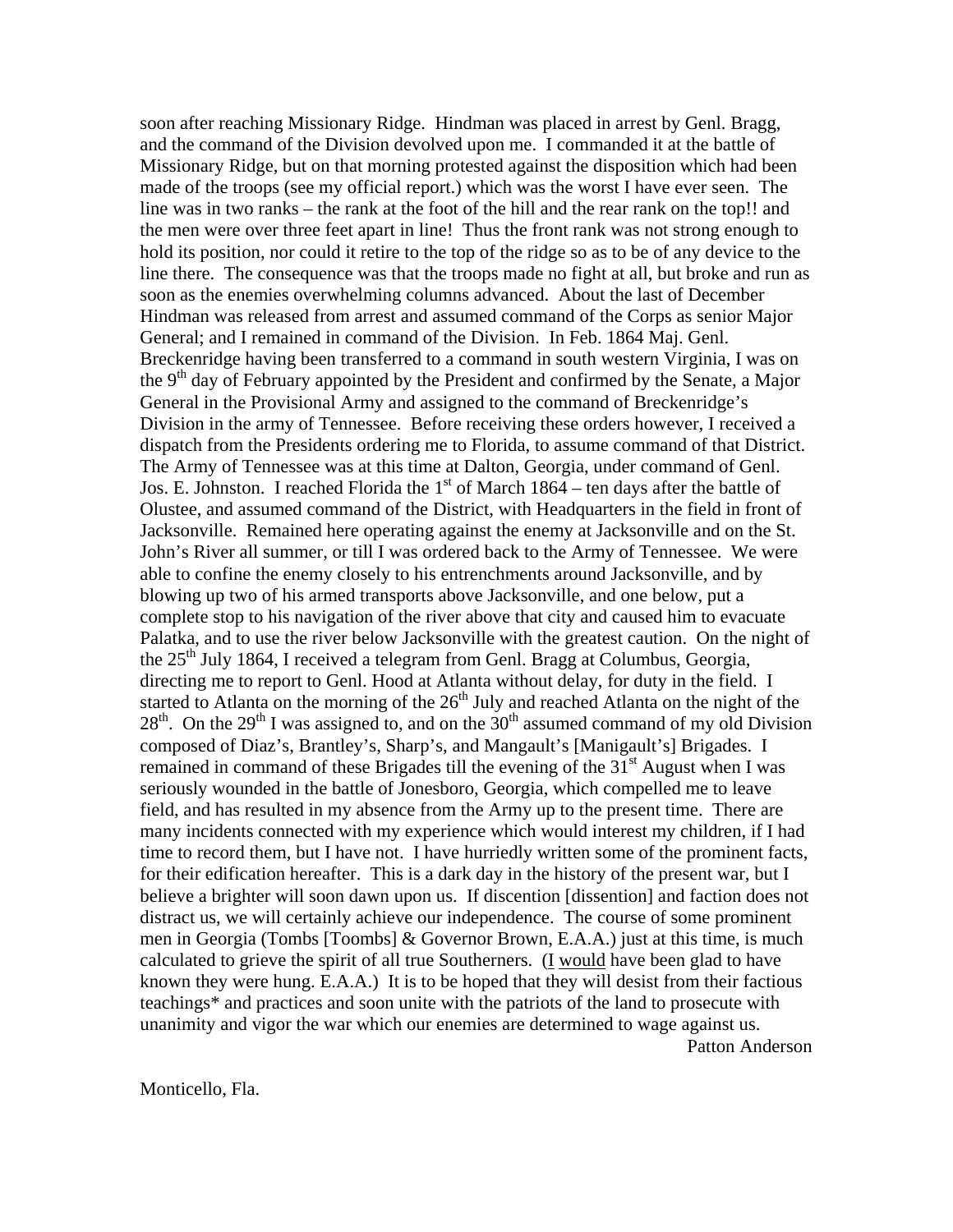Feb.  $28<sup>th</sup> 1865$  – While he was at home wounded. He returned to the Army in N.C. in March & contened [continued?] to the end.

\* They never did, till the dear cause was gone, then they were going to whip the whole North. Patton returned to the Army North Carolina in March, much against the advice & approval of his physicians (as he was still obliged to live on liquids & food was so scarce in the Army & everywhere) where he was assigned to a new command from Charleston, S.C. and was with them surrendered at or near Bentonville, N.C. He did not think the time had come to give up. These noble men, though they had served under him so short a time, told him they would follow him anywhere, and to submit to no terms he thought dishonorable. Those above him knew his sentiments and the sentiments of two other officers with him & signed the terms of surrender before they reached the place, though their rank gave them the right to be present in the caucus. The other two officers were Genl. Walthall of Mississippi & Genl. Featherstone whom I think was from the same state.

Etta Adair Anderson

## Palatka 1895

From a clipping from an Olympia paper at the time I see out of 1538 votes cast, Genl. A. received 857! I also came across a scrap of Flor. history the other day, which I had forgotten, if I had ever known, that Genl. A. was one of a committee of three [?] to write the ordinance of secession for the state  $\&$  that he probably wrote it. Genl. A. had during the entire war one short furlough of 9 days. I was ill in Jan. 1864 in Monticello, Flor. & he came to see me. I grew better and he returned to his command when [?] his furlough repaid [?]. Our home was never in the hands of the enemy, he had sold it in the spring of 1860, these payments became due, during the war, of course he was paid for it in Confederate money & never felt he could conscientiously leave his post to come home to reinvest. The money was in new packages, just as it was paid, when the war closed  $\&$  of course the slaves being <u>freed</u>, we had nothing, not a cent  $\&$  his health gone from his wound. I might have said that while he was so well, as long as he remained in Washington Territory, the very first week in Washington City, his malarial symptoms returned & he suffered at intervals form there as long as he lived.

I have written as hard as I could for over two weeks.

[Written on a separate piece of paper, in reference to the dispute between Bragg and Breckenridge]

I was up at the army when this discussion was going on. You heard it everywhere from friends  $\&$  enemies. All gave the Brigade  $\&$  Genl. Anderson credit, fir all that Genl. Bragg & Genl. Robertson claimed for them. The later claimed that Genl. A. saved the Artillery of that whole Army. Genl. B. [Breckenridge] would not send in his report & at last Genl. Bragg sent his without it, saying Genl. Breckenridge had declined to send his in. The note Genl. A. refers to – I was in the room when Genl. Breckenridge returned my husband's report with this note. Genl. threw it in my lap saying "you will value that" and